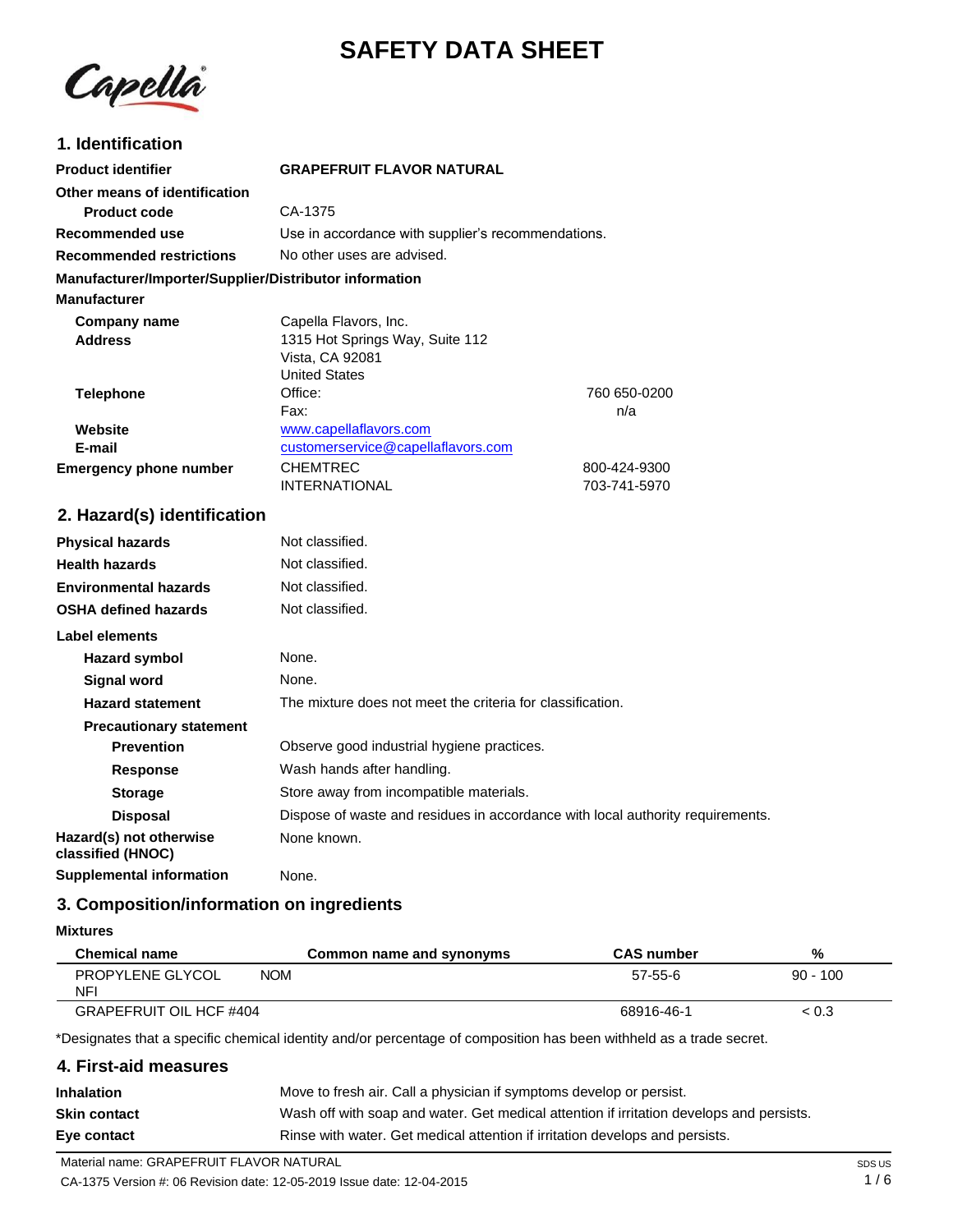| Ingestion                                                                    | Rinse mouth. Get medical attention if symptoms occur.                                                               |
|------------------------------------------------------------------------------|---------------------------------------------------------------------------------------------------------------------|
| <b>Most important</b><br>symptoms/effects, acute and<br>delayed              | Direct contact with eyes may cause temporary irritation.                                                            |
| Indication of immediate<br>medical attention and special<br>treatment needed | Treat symptomatically.                                                                                              |
| <b>General information</b>                                                   | Ensure that medical personnel are aware of the material(s) involved, and take precautions to<br>protect themselves. |
| 5. Fire-fighting measures                                                    |                                                                                                                     |
| Suitable extinguishing media                                                 | Alcohol resistant foam. Powder. Carbon dioxide (CO2).                                                               |
| Unsuitable extinguishing<br>media                                            | Do not use water jet as an extinguisher, as this will spread the fire.                                              |
| Specific hazards arising from<br>the chemical                                | During fire, gases hazardous to health may be formed.                                                               |
| Special protective equipment<br>and precautions for firefighters             | Self-contained breathing apparatus and full protective clothing must be worn in case of fire.                       |
| <b>Fire fighting</b><br>equipment/instructions                               | Move containers from fire area if you can do so without risk.                                                       |
| <b>Specific methods</b>                                                      | Use standard firefighting procedures and consider the hazards of other involved materials.                          |

No unusual fire or explosion hazards noted.

**6. Accidental release measures**

**General fire hazards**

| <b>Personal precautions,</b><br>protective equipment and<br>emergency procedures | Keep unnecessary personnel away. For personal protection, see section 8 of the SDS.                                                                                                                                                               |
|----------------------------------------------------------------------------------|---------------------------------------------------------------------------------------------------------------------------------------------------------------------------------------------------------------------------------------------------|
| Methods and materials for<br>containment and cleaning up                         | Use water spray to reduce vapors or divert vapor cloud drift.                                                                                                                                                                                     |
|                                                                                  | Large Spills: Stop the flow of material, if this is without risk. Dike the spilled material, where this is<br>possible. Absorb in vermiculite, dry sand or earth and place into containers. Following product<br>recovery, flush area with water. |
|                                                                                  | Small Spills: Wipe up with absorbent material (e.g. cloth, fleece). Clean surface thoroughly to<br>remove residual contamination.                                                                                                                 |
| <b>Environmental precautions</b>                                                 | Never return spills to original containers for re-use. For waste disposal, see section 13 of the SDS.<br>Avoid discharge into drains, water courses or onto the ground.                                                                           |

### **7. Handling and storage**

**Precautions for safe handling Conditions for safe storage, including any incompatibilities** Avoid prolonged exposure. Observe good industrial hygiene practices. Store in tightly closed container. Store away from incompatible materials (see Section 10 of the SDS).

### **8. Exposure controls/personal protection**

#### **Occupational exposure limits**

The following constituents are the only constituents of the product which have a PEL, TLV or other recommended exposure limit. At this time, the other constituents have no known exposure limits.

| US. Workplace Environmental Exposure Level (WEEL) Guides |                                                                                                                                                                                                                                                                                                                                                                    |             |          |
|----------------------------------------------------------|--------------------------------------------------------------------------------------------------------------------------------------------------------------------------------------------------------------------------------------------------------------------------------------------------------------------------------------------------------------------|-------------|----------|
| <b>Components</b>                                        | Type                                                                                                                                                                                                                                                                                                                                                               | Value       | Form     |
| PROPYLENE GLYCOL<br>NOM NFI (CAS 57-55-6)                | <b>TWA</b>                                                                                                                                                                                                                                                                                                                                                         | 10 mg/m $3$ | Aerosol. |
| <b>Biological limit values</b>                           | No biological exposure limits noted for the ingredient(s).                                                                                                                                                                                                                                                                                                         |             |          |
| Appropriate engineering<br>controls                      | Good general ventilation should be used. Ventilation rates should be matched to conditions. If<br>applicable, use process enclosures, local exhaust ventilation, or other engineering controls to<br>maintain airborne levels below recommended exposure limits. If exposure limits have not been<br>established, maintain airborne levels to an acceptable level. |             |          |
|                                                          | Individual protection measures, such as personal protective equipment                                                                                                                                                                                                                                                                                              |             |          |
| Eye/face protection                                      | Wear safety glasses with side shields (or goggles).                                                                                                                                                                                                                                                                                                                |             |          |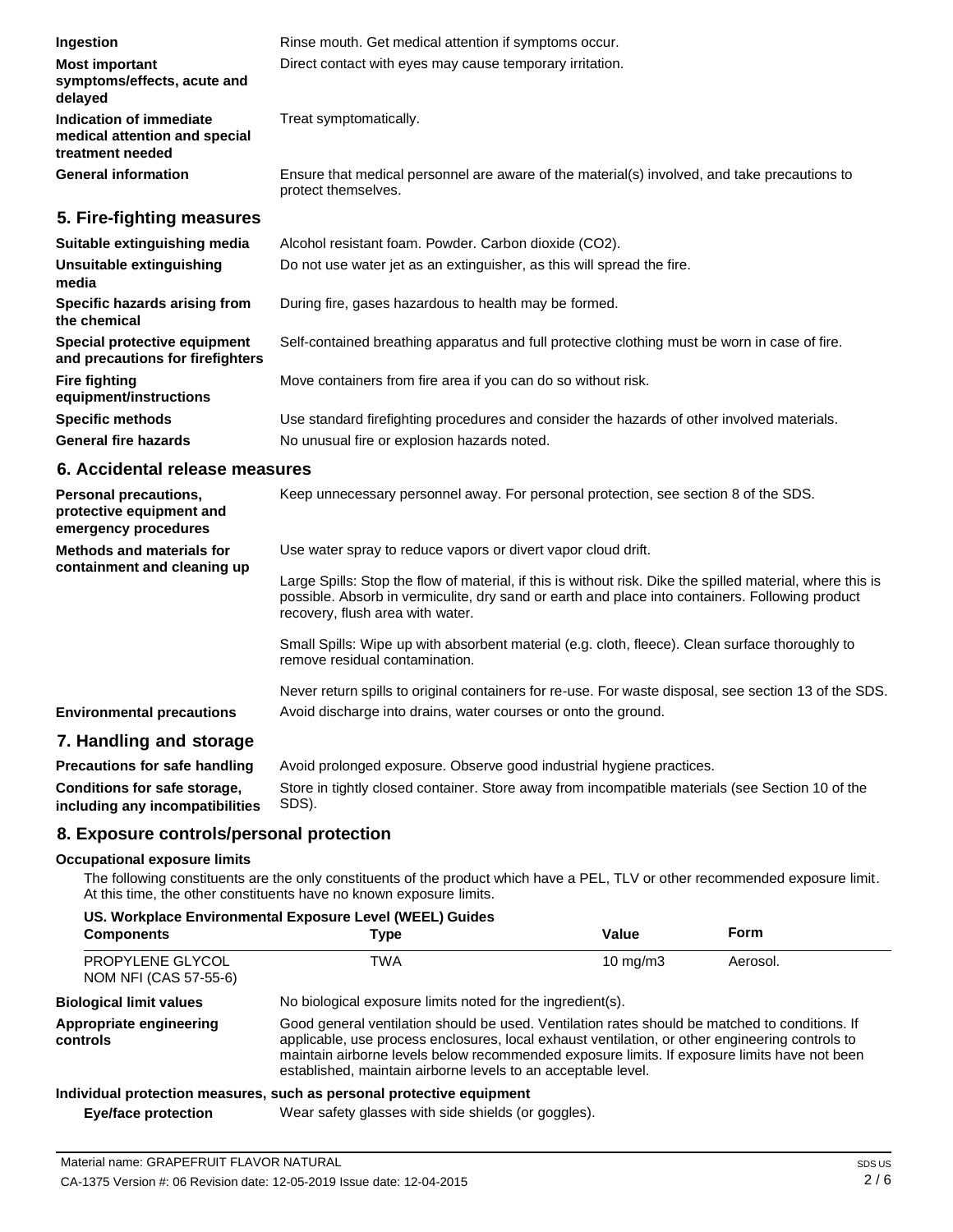| <b>Skin protection</b><br><b>Hand protection</b> | Wear appropriate chemical resistant gloves.                                                                                                                                                                                 |
|--------------------------------------------------|-----------------------------------------------------------------------------------------------------------------------------------------------------------------------------------------------------------------------------|
| Other                                            | Wear suitable protective clothing.                                                                                                                                                                                          |
| <b>Respiratory protection</b>                    | In case of insufficient ventilation, wear suitable respiratory equipment.                                                                                                                                                   |
| <b>Thermal hazards</b>                           | Wear appropriate thermal protective clothing, when necessary.                                                                                                                                                               |
| <b>General hygiene</b><br>considerations         | Always observe good personal hygiene measures, such as washing after handling the material<br>and before eating, drinking, and/or smoking. Routinely wash work clothing and protective<br>equipment to remove contaminants. |

### **9. Physical and chemical properties**

| Appearance                                        |                                               |
|---------------------------------------------------|-----------------------------------------------|
| <b>Physical state</b>                             | Liquid.                                       |
| <b>Form</b>                                       | Liquid.                                       |
| Color                                             | Not available.                                |
| Odor                                              | Not available.                                |
| <b>Odor threshold</b>                             | Not available.                                |
| рH                                                | Not available.                                |
| Melting point/freezing point                      | -74.2 $\degree$ F (-59 $\degree$ C) estimated |
| Initial boiling point and boiling<br>range        | 370.76 °F (188.2 °C) estimated                |
| <b>Flash point</b>                                | $>$ 200.0 °F ( $>$ 93.3 °C)                   |
| <b>Evaporation rate</b>                           | Not available.                                |
| Flammability (solid, gas)                         | Not applicable.                               |
| Upper/lower flammability or explosive limits      |                                               |
| <b>Flammability limit - lower</b><br>(%)          | Not available.                                |
| <b>Flammability limit - upper</b><br>$(\% )$      | Not available.                                |
| Explosive limit - lower (%)                       | Not available.                                |
| Explosive limit - upper (%)                       | Not available.                                |
| Vapor pressure                                    | 0.17 hPa estimated                            |
| Vapor density                                     | Not available.                                |
| <b>Relative density</b>                           | Not available.                                |
| Solubility(ies)                                   |                                               |
| <b>Solubility (water)</b>                         | Not available.                                |
| <b>Partition coefficient</b><br>(n-octanol/water) | Not available.                                |
| Auto-ignition temperature                         | 700 °F (371.11 °C) estimated                  |
| <b>Decomposition temperature</b>                  | Not available.                                |
| <b>Viscosity</b>                                  | Not available.                                |
| <b>Other information</b>                          |                                               |
| <b>Explosive properties</b>                       | Not explosive.                                |
| <b>Flammability class</b>                         | Combustible IIIB estimated                    |
| <b>Oxidizing properties</b>                       | Not oxidizing.                                |
| <b>Refractive index</b>                           | $1.418 - 1.448$                               |
| <b>Specific gravity</b>                           | $1.02 - 1.05$                                 |
|                                                   |                                               |

### **10. Stability and reactivity**

| <b>Reactivity</b>                            | The product is stable and non-reactive under normal conditions of use, storage and transport. |
|----------------------------------------------|-----------------------------------------------------------------------------------------------|
| <b>Chemical stability</b>                    | Material is stable under normal conditions.                                                   |
| <b>Possibility of hazardous</b><br>reactions | No dangerous reaction known under conditions of normal use.                                   |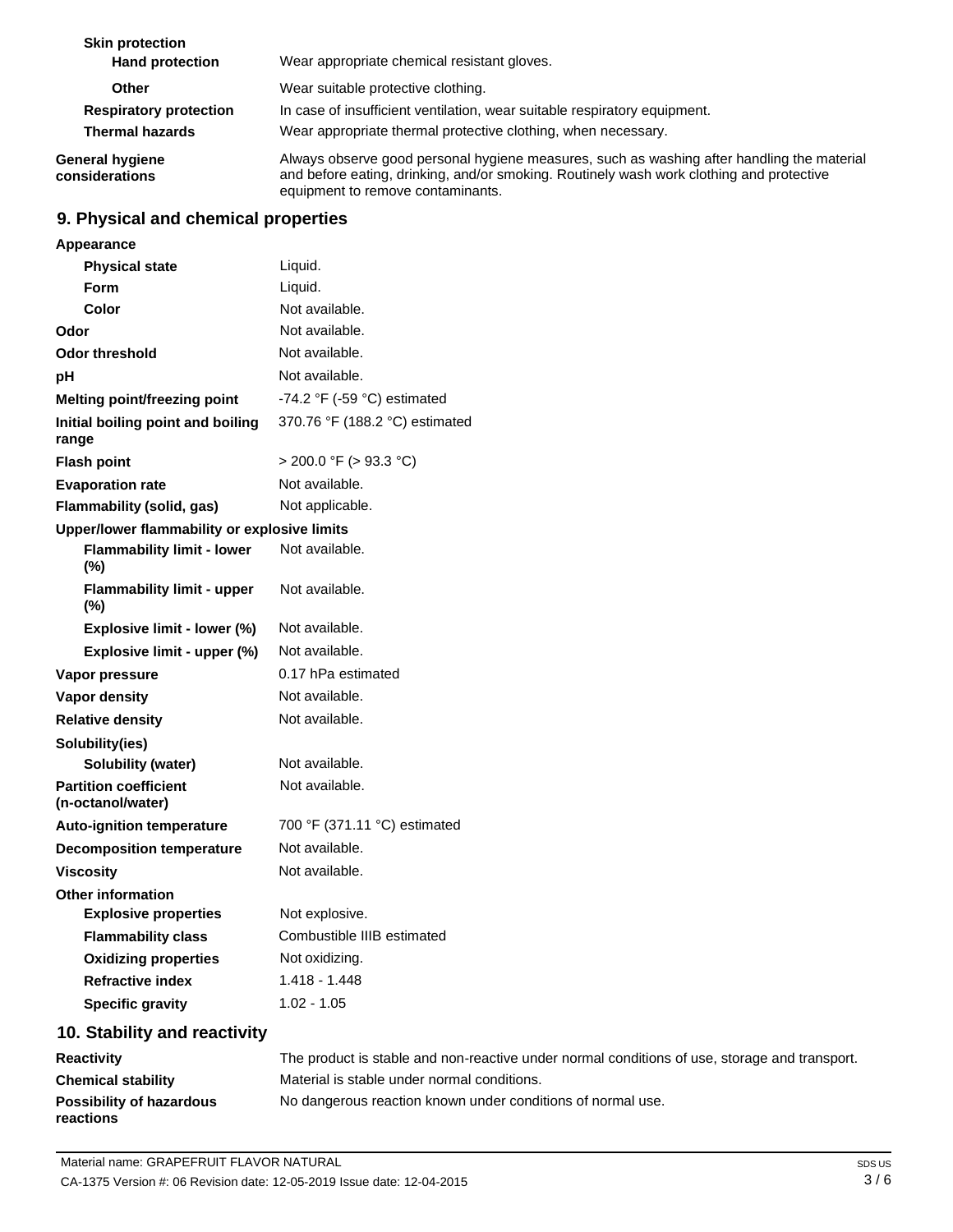| <b>Conditions to avoid</b>                 | Keep away from heat, hot surfaces, sparks, open flames and other ignition sources. Avoid<br>temperatures exceeding the flash point. Contact with incompatible materials. |
|--------------------------------------------|--------------------------------------------------------------------------------------------------------------------------------------------------------------------------|
| Incompatible materials                     | Strong oxidizing agents.                                                                                                                                                 |
| <b>Hazardous decomposition</b><br>products | No hazardous decomposition products are known.                                                                                                                           |

### **11. Toxicological information**

### **Information on likely routes of exposure**

| <b>Inhalation</b>                                                                   | Prolonged inhalation may be harmful.                                                                                                                                                                  |
|-------------------------------------------------------------------------------------|-------------------------------------------------------------------------------------------------------------------------------------------------------------------------------------------------------|
| <b>Skin contact</b>                                                                 | No adverse effects due to skin contact are expected.                                                                                                                                                  |
| Eye contact                                                                         | Direct contact with eyes may cause temporary irritation.                                                                                                                                              |
| Ingestion                                                                           | Expected to be a low ingestion hazard.                                                                                                                                                                |
| Symptoms related to the<br>physical, chemical and<br>toxicological characteristics  | Direct contact with eyes may cause temporary irritation.                                                                                                                                              |
| Information on toxicological effects                                                |                                                                                                                                                                                                       |
| <b>Acute toxicity</b>                                                               | Not available.                                                                                                                                                                                        |
| <b>Skin corrosion/irritation</b>                                                    | Prolonged skin contact may cause temporary irritation.                                                                                                                                                |
| Serious eye damage/eye<br>irritation                                                | Direct contact with eyes may cause temporary irritation.                                                                                                                                              |
| Respiratory or skin sensitization                                                   |                                                                                                                                                                                                       |
| <b>Respiratory sensitization</b>                                                    | Not a respiratory sensitizer.                                                                                                                                                                         |
| <b>Skin sensitization</b>                                                           | This product is not expected to cause skin sensitization.                                                                                                                                             |
| Germ cell mutagenicity                                                              | No data available to indicate product or any components present at greater than 0.1% are<br>mutagenic or genotoxic.                                                                                   |
| Carcinogenicity                                                                     | Not classifiable as to carcinogenicity to humans.                                                                                                                                                     |
| Not listed.<br>Not regulated.                                                       | IARC Monographs. Overall Evaluation of Carcinogenicity<br>OSHA Specifically Regulated Substances (29 CFR 1910.1001-1052)<br>US. National Toxicology Program (NTP) Report on Carcinogens               |
| Not listed.                                                                         |                                                                                                                                                                                                       |
| <b>Reproductive toxicity</b><br>Specific target organ toxicity -<br>single exposure | This product is not expected to cause reproductive or developmental effects.<br>Not classified.                                                                                                       |
| Specific target organ toxicity -<br>repeated exposure                               | Not classified.                                                                                                                                                                                       |
| <b>Aspiration hazard</b>                                                            | Not an aspiration hazard.                                                                                                                                                                             |
| <b>Chronic effects</b>                                                              | Prolonged inhalation may be harmful.                                                                                                                                                                  |
| 12. Ecological information                                                          |                                                                                                                                                                                                       |
| <b>Ecotoxicity</b>                                                                  | The product is not classified as environmentally hazardous. However, this does not exclude the<br>possibility that large or frequent spills can have a harmful or damaging effect on the environment. |
| <b>Persistence and degradability</b>                                                | No data is available on the degradability of any ingredients in the mixture.                                                                                                                          |
| <b>Bioaccumulative potential</b>                                                    |                                                                                                                                                                                                       |
| Partition coefficient n-octanol / water (log Kow)<br>PROPYLENE GLYCOL               | $-0.92$<br>NOM NFI                                                                                                                                                                                    |
| <b>Mobility in soil</b>                                                             | No data available.                                                                                                                                                                                    |
| Other adverse effects                                                               | No other adverse environmental effects (e.g. ozone depletion, photochemical ozone creation<br>potential, endocrine disruption, global warming potential) are expected from this component.            |
| 13. Disposal considerations                                                         |                                                                                                                                                                                                       |
| <b>Disposal instructions</b>                                                        | Collect and reclaim or dispose in sealed containers at licensed waste disposal site.                                                                                                                  |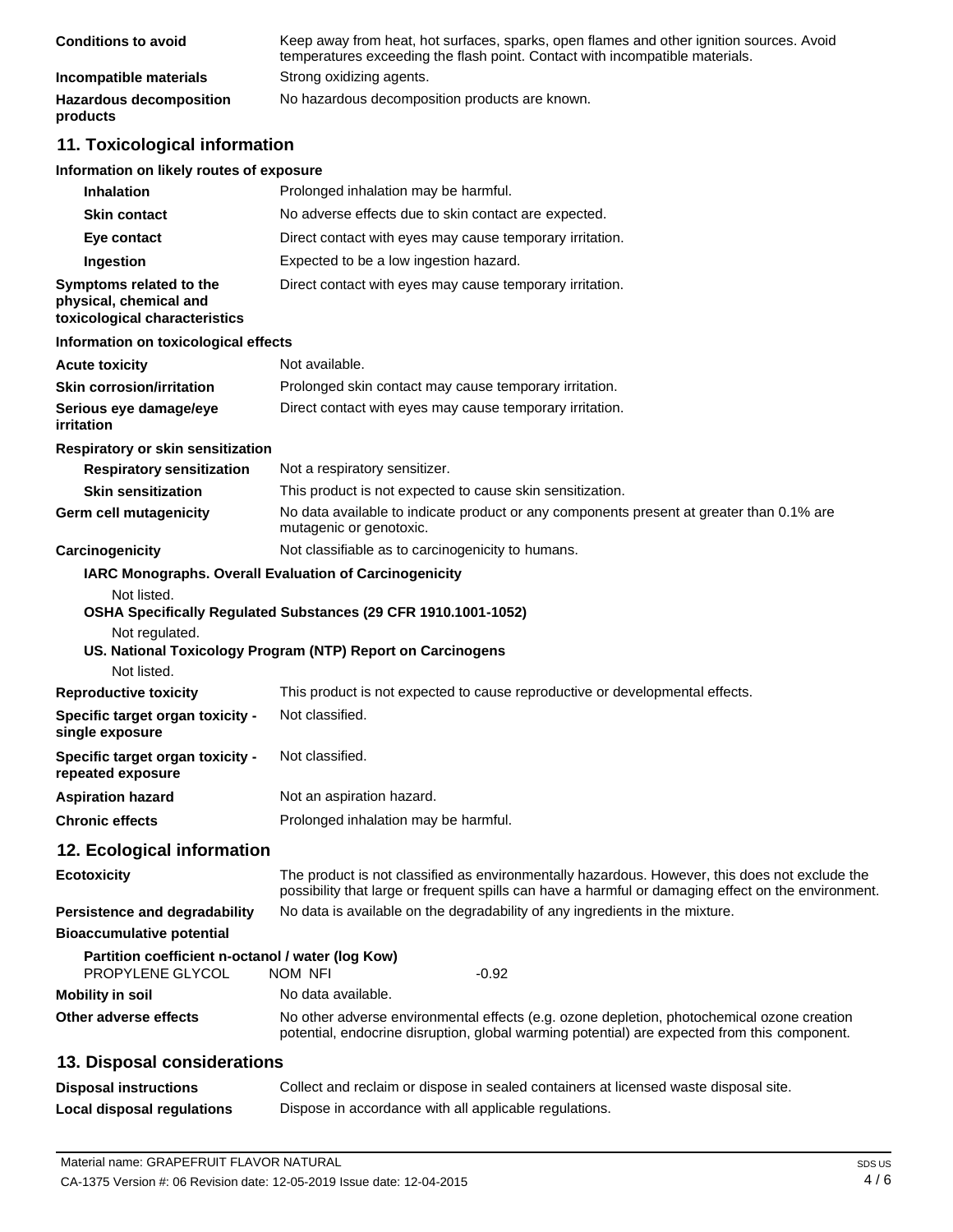| Hazardous waste code                     | The waste code should be assigned in discussion between the user, the producer and the waste<br>disposal company.                                                                                                      |
|------------------------------------------|------------------------------------------------------------------------------------------------------------------------------------------------------------------------------------------------------------------------|
| Waste from residues / unused<br>products | Dispose of in accordance with local regulations. Empty containers or liners may retain some<br>product residues. This material and its container must be disposed of in a safe manner (see:<br>Disposal instructions). |
| Contaminated packaging                   | Since emptied containers may retain product residue, follow label warnings even after container is<br>emptied. Empty containers should be taken to an approved waste handling site for recycling or<br>disposal.       |

### **14. Transport information**

#### **DOT**

Not regulated as dangerous goods.

#### **IATA**

Not regulated as dangerous goods.

#### **IMDG**

Not regulated as dangerous goods.

#### **Transport in bulk according to Annex II of MARPOL 73/78 and the IBC Code** Not established.

### **15. Regulatory information**

#### **US federal regulations**

This product is not known to be a "Hazardous Chemical" as defined by the OSHA Hazard Communication Standard, 29 CFR 1910.1200.

#### **Toxic Substances Control Act (TSCA)**

**TSCA Section 12(b) Export Notification (40 CFR 707, Subpt. D)**

## Not regulated.

#### **CERCLA Hazardous Substance List (40 CFR 302.4)**

Not listed.

#### **SARA 304 Emergency release notification**

#### Not regulated.

#### **OSHA Specifically Regulated Substances (29 CFR 1910.1001-1052)**

Not regulated.

#### **Superfund Amendments and Reauthorization Act of 1986 (SARA)**

#### **SARA 302 Extremely hazardous substance**

Not listed.

**SARA 311/312 Hazardous chemical** No (Exempt)

### **SARA 313 (TRI reporting)**

Not regulated.

#### **Other federal regulations**

#### **Clean Air Act (CAA) Section 112 Hazardous Air Pollutants (HAPs) List**

Not regulated.

#### **Clean Air Act (CAA) Section 112(r) Accidental Release Prevention (40 CFR 68.130)**

Not regulated.

**Safe Drinking Water Act (SDWA)** Not regulated.

#### **US state regulations**

#### **California Proposition 65**

California Safe Drinking Water and Toxic Enforcement Act of 1986 (Proposition 65): This material is not known to contain any chemicals currently listed as carcinogens or reproductive toxins. For more information go to [www.P65Warnings.ca.gov.](http://www.p65warnings.ca.gov/)

#### **International Inventories**

| Country(s) or region | Inventory name                                     | On inventory (yes/no)* |
|----------------------|----------------------------------------------------|------------------------|
| Australia            | Australian Inventory of Chemical Substances (AICS) | Yes.                   |
| Canada               | Domestic Substances List (DSL)                     | No.                    |
| Canada               | Non-Domestic Substances List (NDSL)                | Yes.                   |